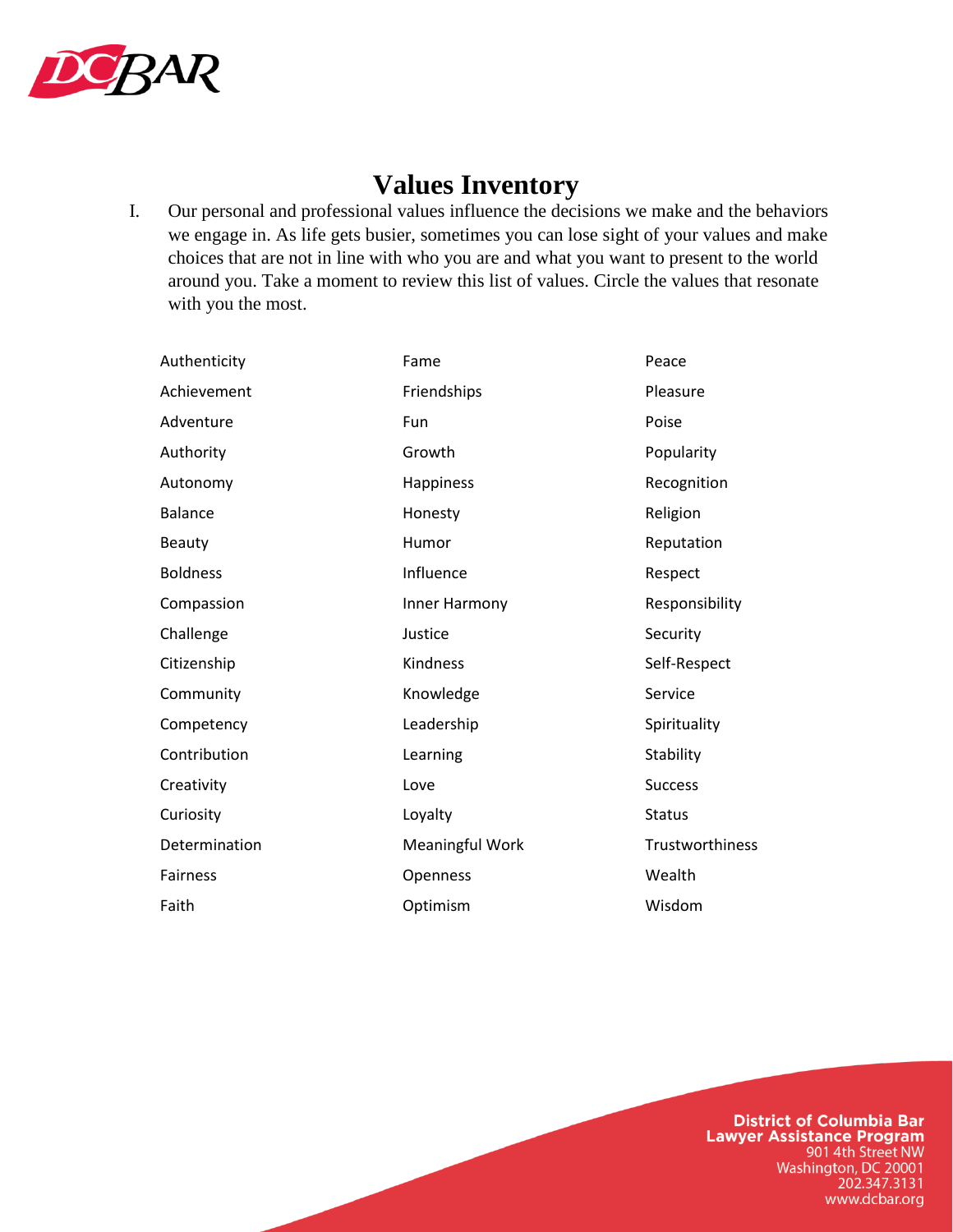II. Review the initial list of values that you circled. Identify the top five core values that are important to you and complete the table below.

| Value | <b>Brief Explanation</b>            |
|-------|-------------------------------------|
|       | Why is this value important to you? |
| 1.    |                                     |
|       |                                     |
| 2.    |                                     |
| 3.    |                                     |
| 4.    |                                     |
| 5.    |                                     |

III. Now that you have taken the time to reflect and identify your most important core values. Ask yourself:

- 1. How might I be living outside of my values right now?
- 2. What would I need to change to support my values?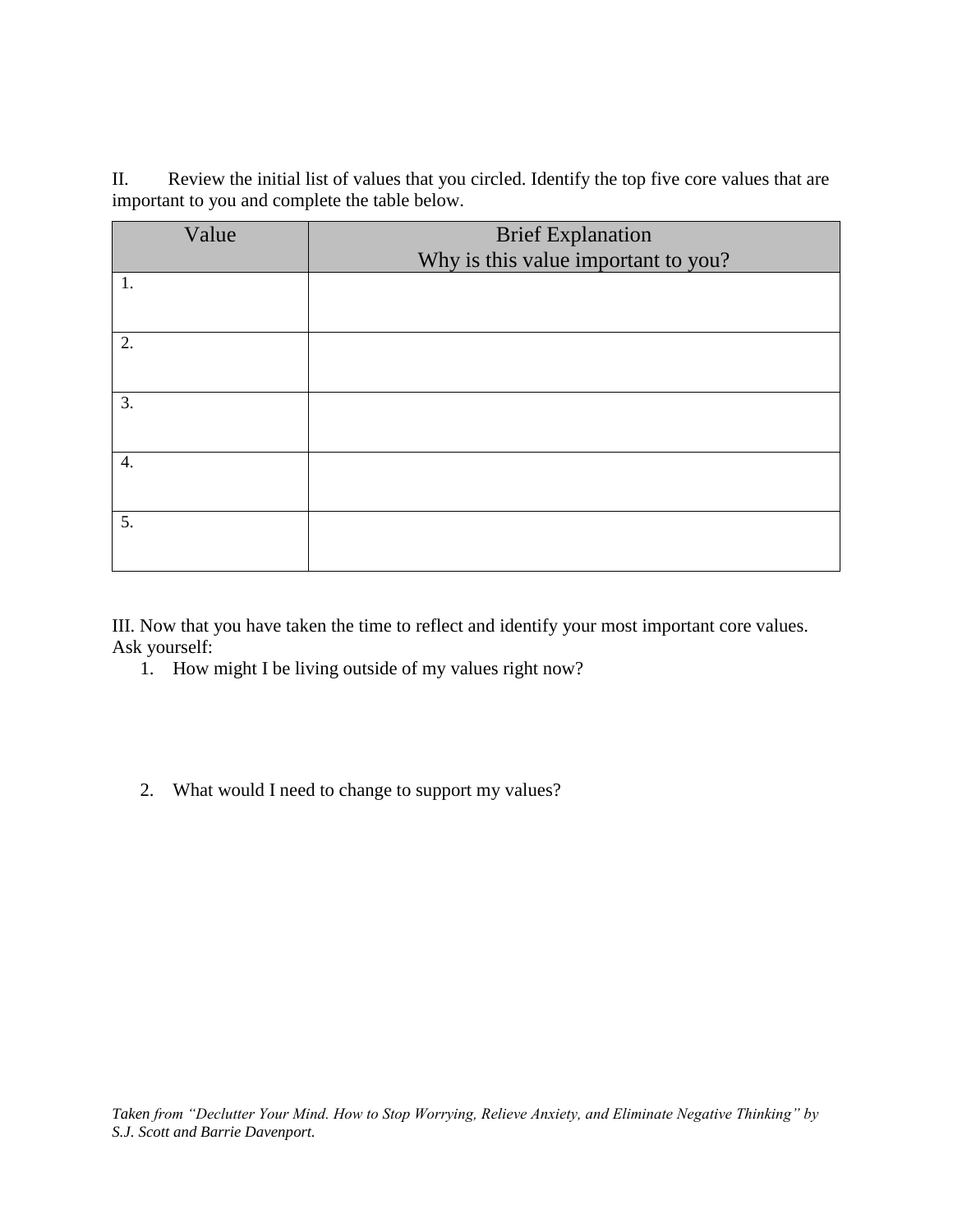

# Clearing Clutter: Tuning in to Time, Space and Mind

#### BOOK RECOMMENDATIONS:

#### *The Anxious Lawyer* by Jeena Cho, Karen Gifford

Created by lawyers for lawyers, Cho and Gifford provide a straightforward 8-week introductory program on meditation and mindfulness that can reduce anxiety, improve focus and clarity, and enrich the quality of life.

#### *Better Than Before: Mastering the Habits of Our Everyday Lives by Gretchen Rubin*

Ever ask yourself "How do we change?" Better than Before presents a practical, concrete framework to allow readers to understand their habits—and to change them for good. It explains the (sometimes counter-intuitive) core principles of habit formation through research, humor, and vivid stories of lives transformed.

#### *Clutter Busting: Letting Go of What's Holding You Back* by Brooks Palmer

Loaded with inspiring anecdotes and practical tips, Clutter Busting is based on the premise that your things are not sacred, but you are. Palmer shows how to get rid of the things in our lives that no longer serve us. By tossing out these unneeded items, we are also eliminating their negative influences, freeing up energy, and unlocking our potential..

*Declutter Your Mind: How to Stop Worrying, Relieve Anxiety, and Eliminate Negative Thinking* by Scott & Davenport This book is for anyone who recognizes how their untamed thoughts are interfering with their focus, productivity, happiness, and peace of mind. It details the habits, actions, and mindsets you can use to clean up the mental clutter that might be holding you back from being more focused and mindful.

*Manage Your Time to Reduce Your Stress: A Handbook for the Overworked, Overscheduled, and Overwhelmed* According to the author, Rita Emmett, the key is not time management but "stuff management — taking control of all those tasks to do, people to see, commitments and obligations to fulfill. Mismanagement of all that "to-do" stuff is what leads to stress and with quick, easy-to-digest tips you will learn positive ways to manage the "busy" in your life.

#### *Mindfulness: An Eight-Week Plan for Finding Peace in a Frantic World by Williams & Penman*

reveals a set of simple yet powerful practices that you can incorporate into daily life to help break the cycle of anxiety, stress, unhappiness, and exhaustion. It promotes the kind of happiness and peace that gets into your bones. It seeps into everything you do and helps you meet the worst that life throws at you with new courage.

*Organized Enough: The Anti-Perfectionist's Guide to Getting--and Staying—Organized* by Amanda Sullivan will teach you the lifelong habits of the organized, showing you how to make cleaning up effortless and automatic. With seven concepts to help you define your goals and seven essential habits to keep chaos and clutter at bay, Organized Enough will teach you to reframe how you think about your space, your stuff, and your life.

#### *The Sweet Spot: How to Accomplish More By Doing Less* by Christine Carter, Ph.D.

Drawing on the latest research related to happiness, productivity, and performance, Carter provides concrete tips on how to sharpen your focus, improve your efficiency, and use technology to your advantage.

> **District of Columbia Bar Lawyer Assistance Program** 901 4th Street NW Washington, DC 20001 202.347.3131 www.dcbar.org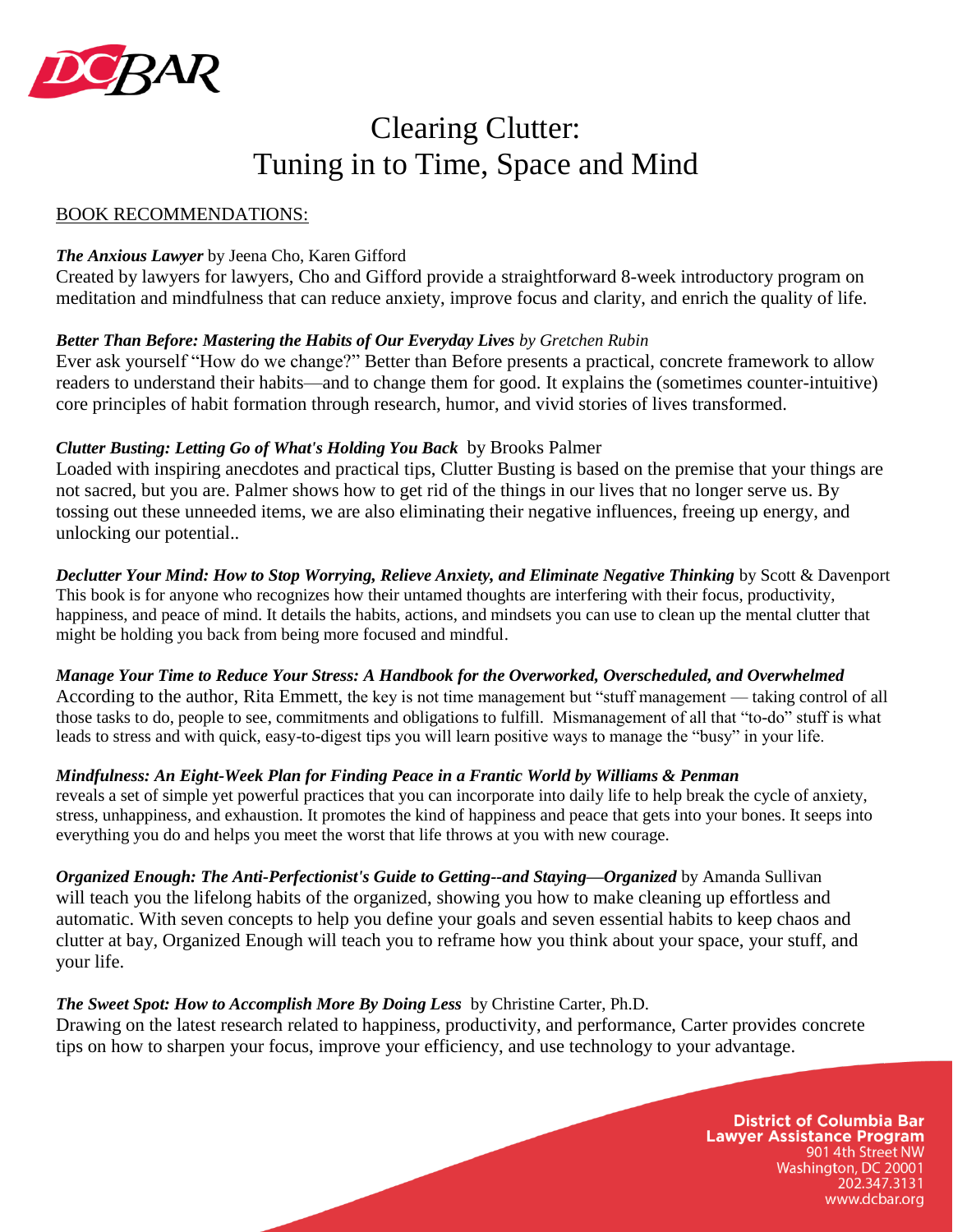#### PODCASTS:

**Happy Lawyer Happy Life** offers insights and resources for legal professionals seeking fulfilling careers and happiness both in law and in their life outside of the law.

**The Art of Lawyering Podcast** Being a lawyer is tough. Being a great lawyer is even tougher. Being a great lawyer who makes money and lives a life you love is nearly impossible. Until now. Whether you are a law firm owner, an associate attorney, or somewhere in between, this podcast is built to help you get the most out of life. Topics include: law firm marketing; leadership; entrepreneurship; management; mindset; productivity; lawyering skills; how to start a law firm; and much much more!

**The Lawyer Stress Solution: How to survive - and thrive! - in your legal career** with Kara Loewentheil provides lawyers with concrete, practical and specialized tools for dealing with the stress, anxiety, and pressure of a legal career. Harvard Law School graduate and Certified Life Coach Kara Loewentheil combines her legal experience and coaching wisdom to teach lawyers how to deal with the unique challenges of the legal profession. You'll be surprised how much you can enjoy practicing law when you know how to manage your "lawyer brain."

**The Resilient Lawyer** podcast is inspired by those in the legal profession living with authenticity and courage. Each week, we share tools and strategies for finding more balance, joy, and satisfaction in your professional and personal life! Jeena Cho - Author of The Anxious Lawyer

#### MINDFULNESS APPS:

**Headspace** makes it easy for people just learning the art of meditation. Starting on level one, you'll learn meditation basics and techniques through fun, animated videos and a guided 10-minute session each day.

**Insight Timer** is one of the most popular free apps available, offering a wealth of guided meditations appropriate for all levels and the ability to connect with a community of like-minded individuals.

**Stop, Breathe & Think**: The app prompts you to take 10 seconds to think about how you feel mentally, physically, and emotionally, and then offers a handful of meditations tailored to your state of mind. You can also track your progress through a chart that shows how you feel before and after meditating.

#### APPS TO KEEP DIGITAL TECHNOLOGY IN CHECK:

**Boomerang for Gmail –** allows you to schedule emails to be sent in the future

**Evernote -** captures, stores and synchronizes text, image and video files across multiple computing devices **Focus Booster** – activity tracker and Pomodoro timer

**FocusWriter** – a free word processor that blocks out all distractions; it's just you and the blank page **Freedom.to –**allows you to block certain apps and websites and put it on a schedule. For example, you can block Twitter for 30 minutes while you crank out a memo.

**Inthemoment.io –**keeps track of the number of times you pick up your iphone, how long you use it for and keeps track of the worst offender apps

**Pocket** – when you come across something you want to read (but shouldn't), store it in Pocket and read it later **Rescue Time** - shows you how you spend your time and provides tools to help you be more productive.

**Trello** - a task management app that gives you a visual overview of what is being worked on and who is working on it